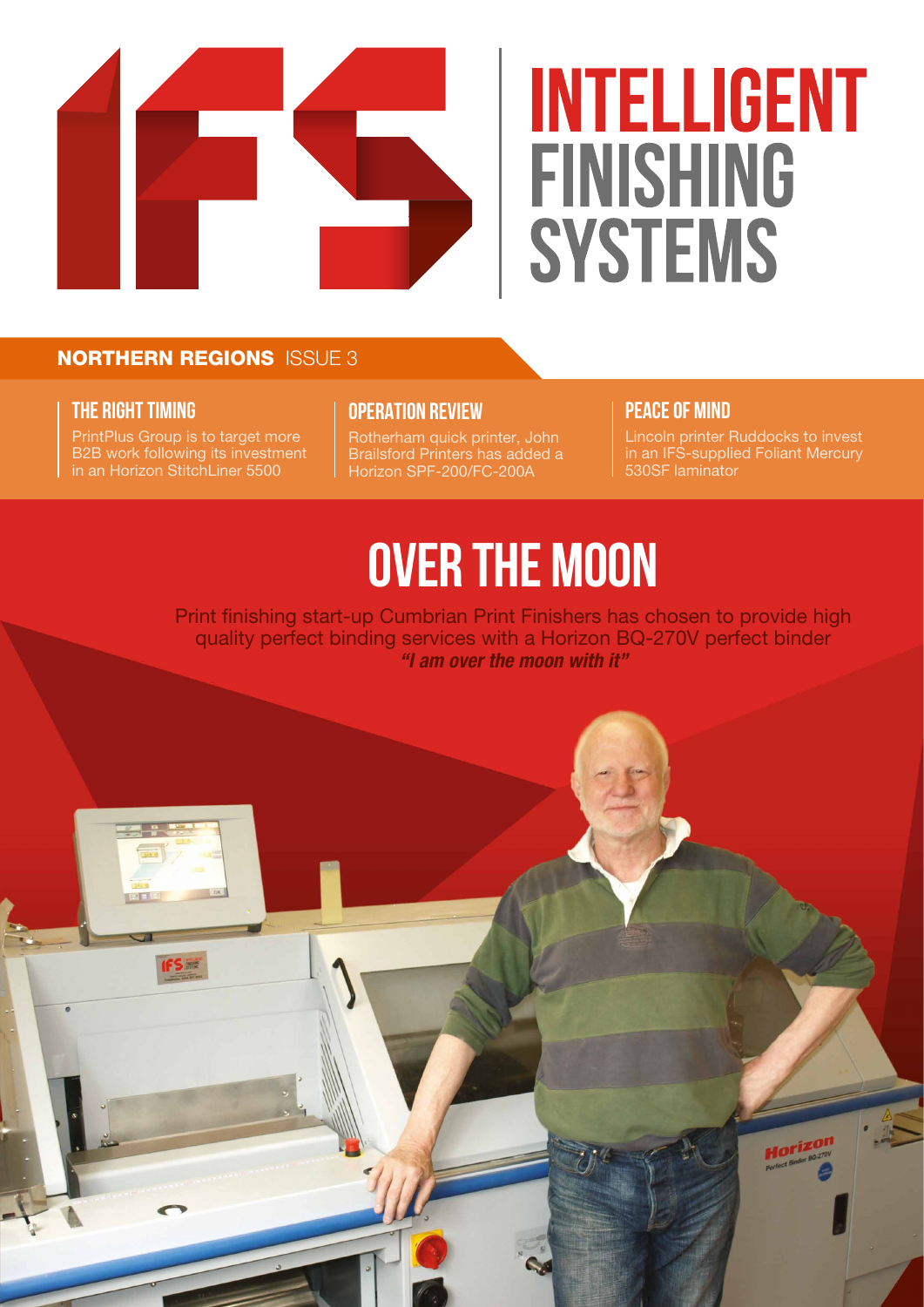### **HELLO& WELCOME**

**Welcome to my latest regional newsletter keeping you up-to-date with developments on my sales area.**

**It's been difficult to select just a few of my many recent installations but hopefully these few will be of interest.** 

What has been a boost these last 12 months has been the Regional Growth Fund, many of my customers took advantage of that 20% contribution and in some cases the grant is still available so feel free to make contact with me and I can see if you qualify.

As always our Horizon StitchLiner 5500 and 6000, Horizon folders and Horizon perfect binders and also our Foliant laminators and Perfecta guillotines seem to be the bulk of our business.

But there are new products coming through from Horizon including the Smart Stacker and Smart Slitter things are getting really exciting.

So `get Smart` and come on board with IFS.



GARY MONAGHAN IFS Regional Sales Manager Northern Regions M: 07768 051989 E: gary.monaghan@ifsl.uk.com

### **Horizon StitchLiner 5500 THE RIGHT TIMING**



**PRINTPLUS GROUP** IS TO TARGET MORE B2B WORK FOLLOWING its investment in an Horizon StitchLiner 5500 with three VAC-600 tower collators. The Lancashire operation works with a wide range of customers from trade firms to blue chip operations. It invested in the system as part of an overall £1m group-wide spend. This included the relocation from two sites into one to create a more streamlined workflow. Explains managing director Adam Ray:

Previously print production and finishing were in two different locations. Now they are together. We do a lot of trade work but we want to move into more B2B. The StitchLiner will help us do that."

After a thorough review of the market the StitchLiner was chosen for a number of reasons including speed, ease of set up and flexibility. Says Ray: "It enables us to five-knife trim which means we can complete jobs twoup. Not having to top and tail work makes completion a lot smoother and faster. It is quick to set up and easy to change over from A6 to A4 to A5 etc.

"The flexibility to handle a wide range of run lengths from 100 to 50,000 will push productivity to a higher level. The build quality is also really good – it is extremely robust. We expect that it will pay for itself between 24 and 30 months. It is going to have a lot of work going through it. We no longer have to deliver work from one site to the other costing time and money. Overall we anticipate turnover will increase by as much a 20%.' He concludes: "Everything has come together at the right time.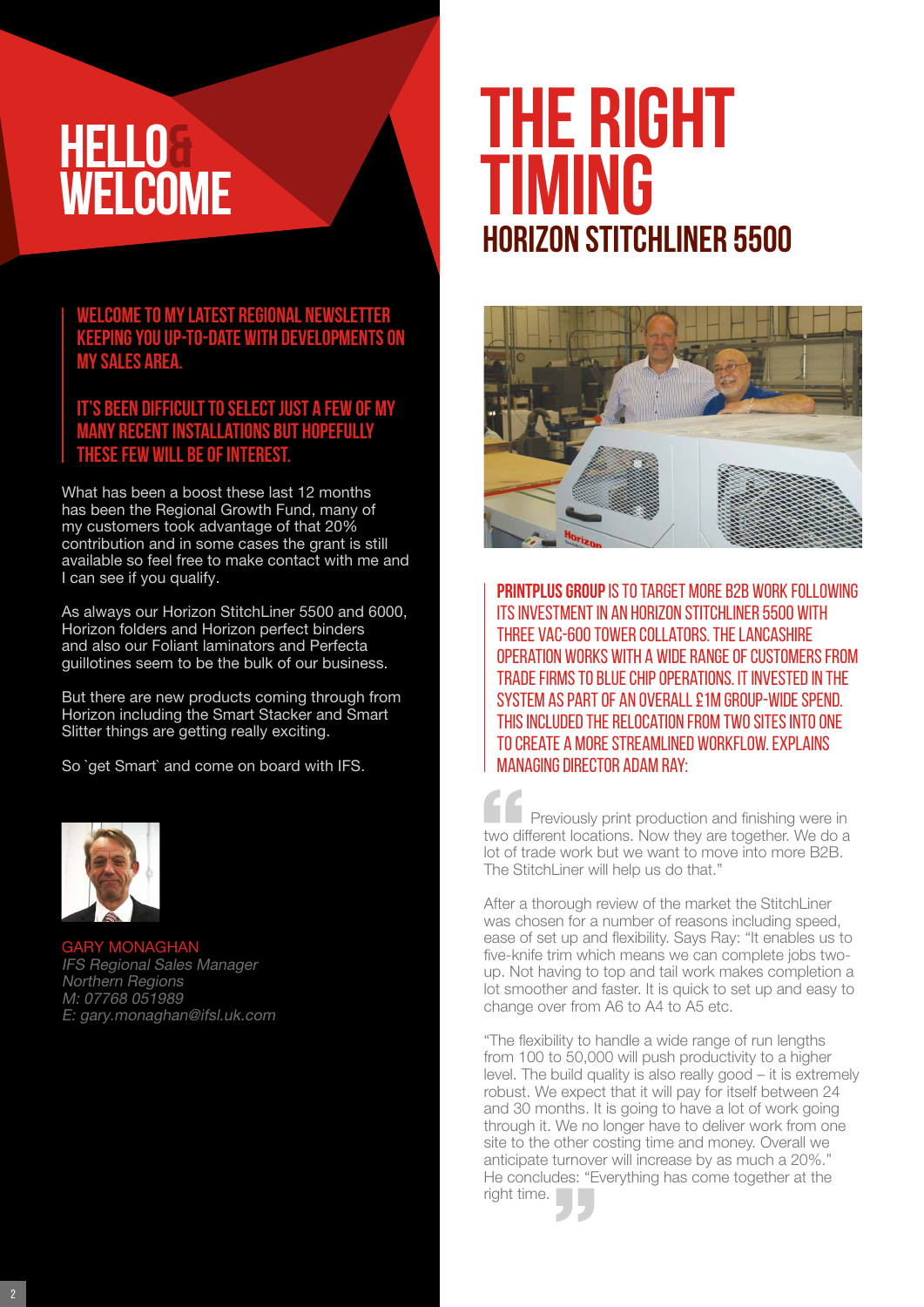### **Horizon SPF/FC-200a & BQ-270V OPERATION REVIEW**



Rotherham quick printer, **John Brailsford Printers** has added a Horizon SPF-200/FC-200A with two VAC-600 Air-Suction Collators and a Horizon BQ-270V perfect binder following a company-wide operational review. The latest Horizon solutions join a Horizon PF-40L B3+ paper folder and a Horizon CRF-362 creaser folder.

The impact on productivity has been enormous," explains owner and managing director John Brailsford. "We don't view the return on investment we consider the return in terms of labour and time savings. We had quite a few jobs that needed collating and hand marrying. Now, with the twin towers, we can handle a range of jobs quickly and easily. We had a 2,000 run, 48 page, bi-monthly that we had to collate and hand marry. That took three to four hours and now it takes 45 mins. That alone is a saving of £600 a year. Having these solutions allows us to take a step back from the operation and reevaluate how every job is completed. We check if there is a better way or whether we can save time, labour and add value every time. It is making such a difference." "We adore the SPF/FC 200a. We have installed some additional software that enables us to take pre-collated printed sheets in reverse order to create a block for the bookletmaker. That means they just need top and bottom trimming otherwise you would need to trim each set."

The Horizon BQ270V was bought to improve the inhouse binding capabilities: "It was a 'treat myself' purchase," says Brailsford. "It is like a Rolls Royce that comes out of the garage on a Sunday and that I am really proud of. Upgrading to the BQ270V meant we could provide a much better finish more effectively. "We were also persuaded by IFS that if we invested in the system we would win work. It has been in a few months now and that has certainly been the case.

### **Horizon BQ-270V OVER THE MOON**



Print finishing start-up **Cumbrian Print Finishers** has chosen to provide high quality perfect binding services WITH A HORIZON BO-270V PERFECT BINDER SUPPLIED BY Intelligent Finishing Systems. Richard Medcalf, in charge of day to day operations, explains:

I have been in trade finishing all my working life and decided to set up this business 15 months ago. Soon after we lost everything in flooding and so I moved premises and had to start again. I now offer lamination, wire-o binding, cutting and creasing and of course perfect binding."

"In the past I have used Sulby binders but when it came to making the latest investment I asked around and the Horizon was recommended by a customer. I spoke to another company using one and they sung its praises. They also said the after sales with Horizon was excellent. I am on my own and what swung it for me is that it is a one-man machine. That and the quality of what comes off it. Customers have been very impressed. I haven't had any complaints."

 "I am over the moon with it," concludes Medcalf. "It is doing everything I thought it would. The quality that comes off it has been brilliant. Old customers that were lost after the flooding have even starting to come back. Hopefully it will soon pay for itself.